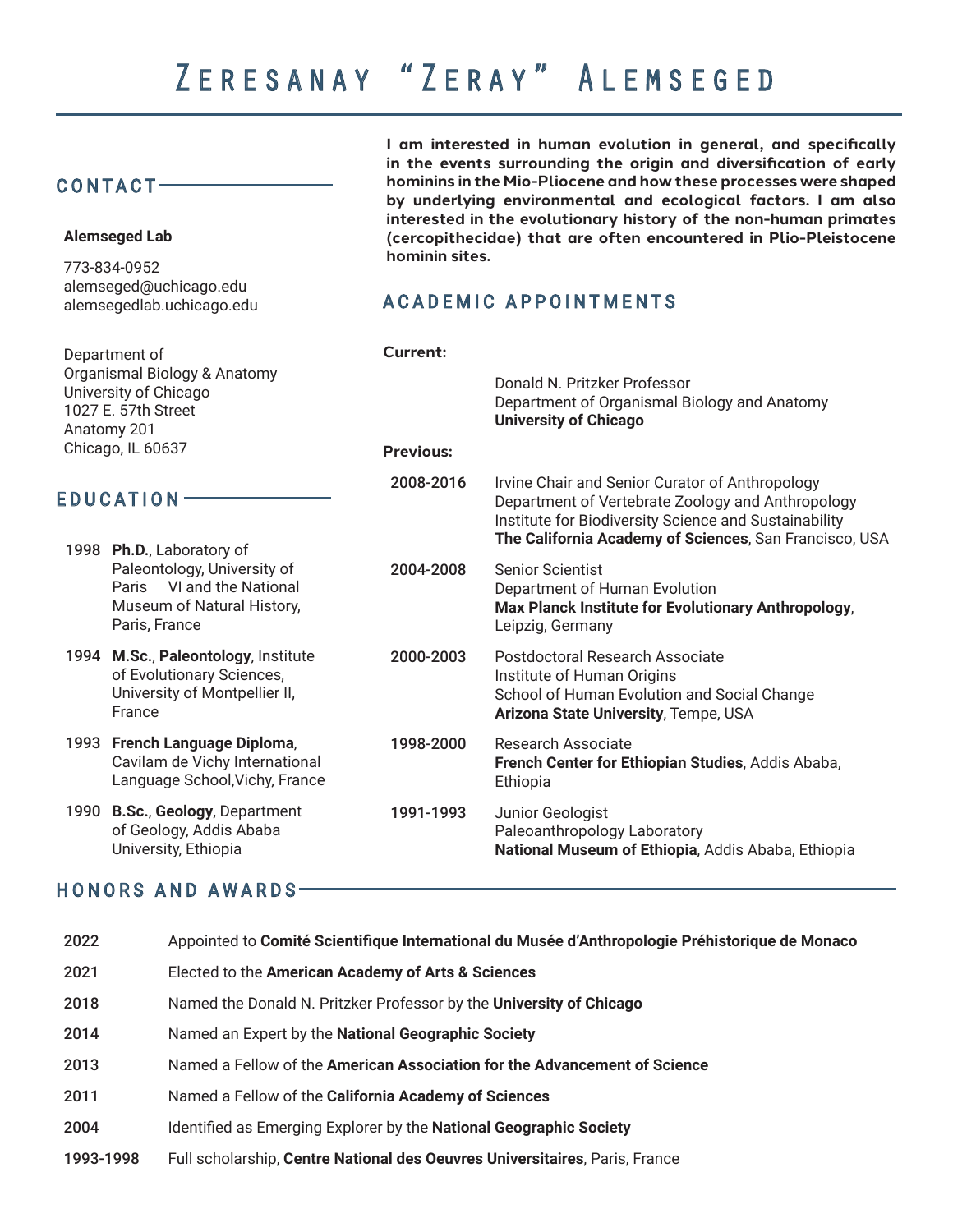## PREVIOUS ACADEMIC AFFILIATIONS

|           | Leipzig and the Max Planck Institute for Evolutionary Anthropology                                   |
|-----------|------------------------------------------------------------------------------------------------------|
| 2005-2008 | Coordinator and Lecturer, Paleoanthropology, International Max Planck Research School, University of |
| 2007      | Lecturer, Advanced Human Evolution, Department of Earth Sciences, Addis Ababa University             |
| 2011      | Lecturer, Advanced Human Evolution, Department of Earth Sciences, Addis Ababa University             |

#### PROFESSIONAL SERVICE

#### **Current:**

Member of the Board of University Publications **University of Chicago**

Member of the College Council **University of Chicago**

Founding Member and Co-Chair **African Rift Valley Research Consortium**

Co-Founder and President **East African Association of Paleontology and Paleoanthropology (EAAPP)**

Advisory Council **Wenner-Gren Foundation**

Referee for National Science Foundation **L.S.B. Leakey Foundation, Annales d'Ethiopie, Nature**

#### **Previous:**

- 2016-present Scientific Advisory Council Member, **Wenner-Gren Foundation**
- 2012-2016 Panel Reviewer, **Wenner-Gren Foundation**
- 2004-2008 Associate Editor, **Journal of Human Evolution**

#### EXHIBIT DEVELOPMENT

- 2016 Rediscovering Selam, **The California Academy of Sciences**, San Francisco
- 2013 Human Odyssey, **The California Academy of Sciences**, San Francisco

#### MEMBERSHIPS

African Rift Valley Research Consortium (Co-Founder and Co-Chair)

East African Association for Paleontology and Paleoanthropology (Vice President and Co-Founder)

Paleoanthropology Society

American Association of Physical Anthropologists

American Association for the Advancement of Science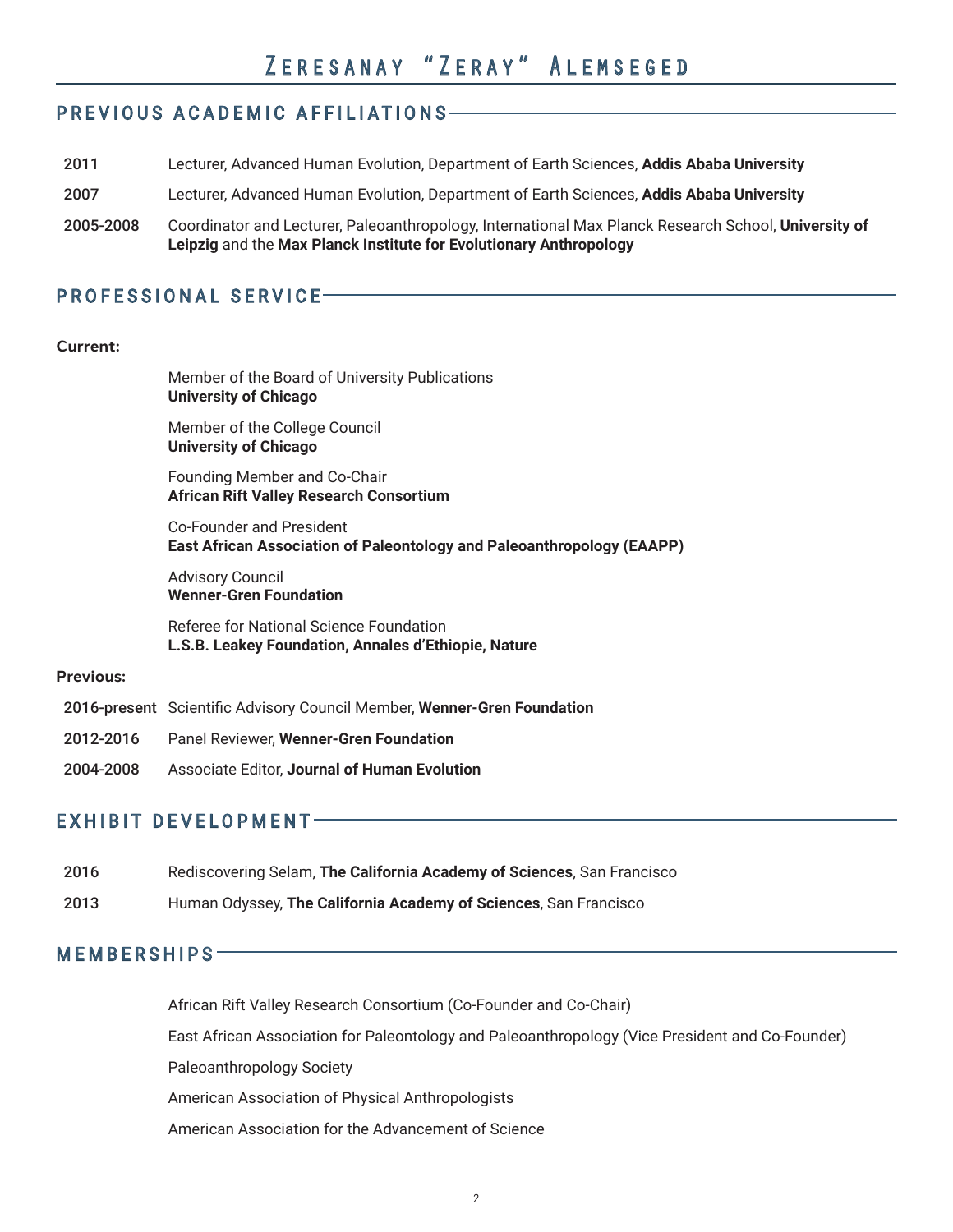## RESEARCH AND TRAINING GRANTS

| 2022      | "AnaTomicaL shApeS (ATLAS): Transferring Knowledge in Computation Anatomy to Study Early Human<br>Evolution in Africa." University of Chicago                     |
|-----------|-------------------------------------------------------------------------------------------------------------------------------------------------------------------|
| 2018      | "Combining hands-on material and virtual anthropology for enhanced teaching of human evolution."<br><b>Curricular Innovation Fund</b>                             |
| 2015      | "Collaborative research: integrative investigation of the evolution and biomechanics of mandibular form in<br>hominids." National Science Foundation              |
| 2015      | "Ontogeny of the thoracolumbar transition in extant hominoids and Australopithecus." The Leakey<br><b>Foundation</b>                                              |
| 2015      | "East African Association for Paleoanthropology and Palaeontology Fifth Biennial Conference, Dar es<br>Salaam, Tanzania." Paleontological Scientific Trust (PAST) |
| 2013      | "Integrating multidisciplinary tools to study Plio-Pleistocene paleoecology of early hominins from the Omo<br>Valley, Ethiopia." National Science Foundation      |
| 2013      | "The Hominid Sites And Paleolakes Drilling Project: Acquiring a High Resolution Paleoenvironmental<br>Context of Human Evolution." National Science Foundation    |
| 2011      | "East African Association for Paleoanthropology and Palaeontology Third Conference, Addis Ababa,<br>Ethiopia." Wenner-Gren Foundation                             |
| 2011      | "East African Association for Paleoanthropology and Palaeontology Third Conference, Addis Ababa,<br>Ethiopia." Paleontological Scientific Trust (PAST)            |
| 2011      | "Laboratory research on DIK-1-1 Skeleton." The Leakey Foundation                                                                                                  |
| 2011      | "A biogeochemical study of the diet of Australopithecus afarensis." National Science Foundation                                                                   |
| 2010      | "Integrative paleobiological and paleoenvironmental studies of early hominins at Dikika, Ethiopia."<br><b>National Science Foundation</b>                         |
| 2010      | "Synchrotron imaging and analysis of Australopithecus fossils." European Synchrotron Radiation Facility                                                           |
| 2009      | "Paleontological field research at Dikika, Ethiopia." National Science Foundation                                                                                 |
| 2009      | "East African Association for Paleoanthropology and Palaeontology Second Conference, Arusha,<br>Tanzania." Wenner-Gren Foundation                                 |
| 2009      | "East African Association for Paleoanthropology and Palaeontology Second Conference, Arusha,<br>Tanzania." Paleontological Scientific Trust (PAST)                |
| 2004-2008 | "Paleoanthropological Field and Laboratory Research in Africa." Max Planck Society                                                                                |
| 2003      | "Laboratory analysis of hominin remains from Dikika, Ethiopia." National Geographic Society                                                                       |
| 2002      | "Fieldwork at the Dikika site of Ethiopia." National Geographic Society                                                                                           |
| 2001      | "Exploring Plio-Pleistocene sites in the Afar Ethiopia." The Leakey Foundation                                                                                    |
| 2001      | "Laboratory preparation and analysis of hominin remains from the Dikika site of Ethiopia." National<br><b>Geographic Society</b>                                  |
| 2000      | "Fieldwork at the Dikika and Asbole sites of Ethiopia." Institute of Human Origins                                                                                |
| 2000-2001 | "Fieldwork at the Dikika and Asbole sites of Ethiopia." CFEE                                                                                                      |
| 1999      | "Updating the status of paleoanthropological archives in Ethiopia." CFEE                                                                                          |
| 1998      | "Description and analysis of a hominin cranium from Omo, Ethiopia." Collège de France                                                                             |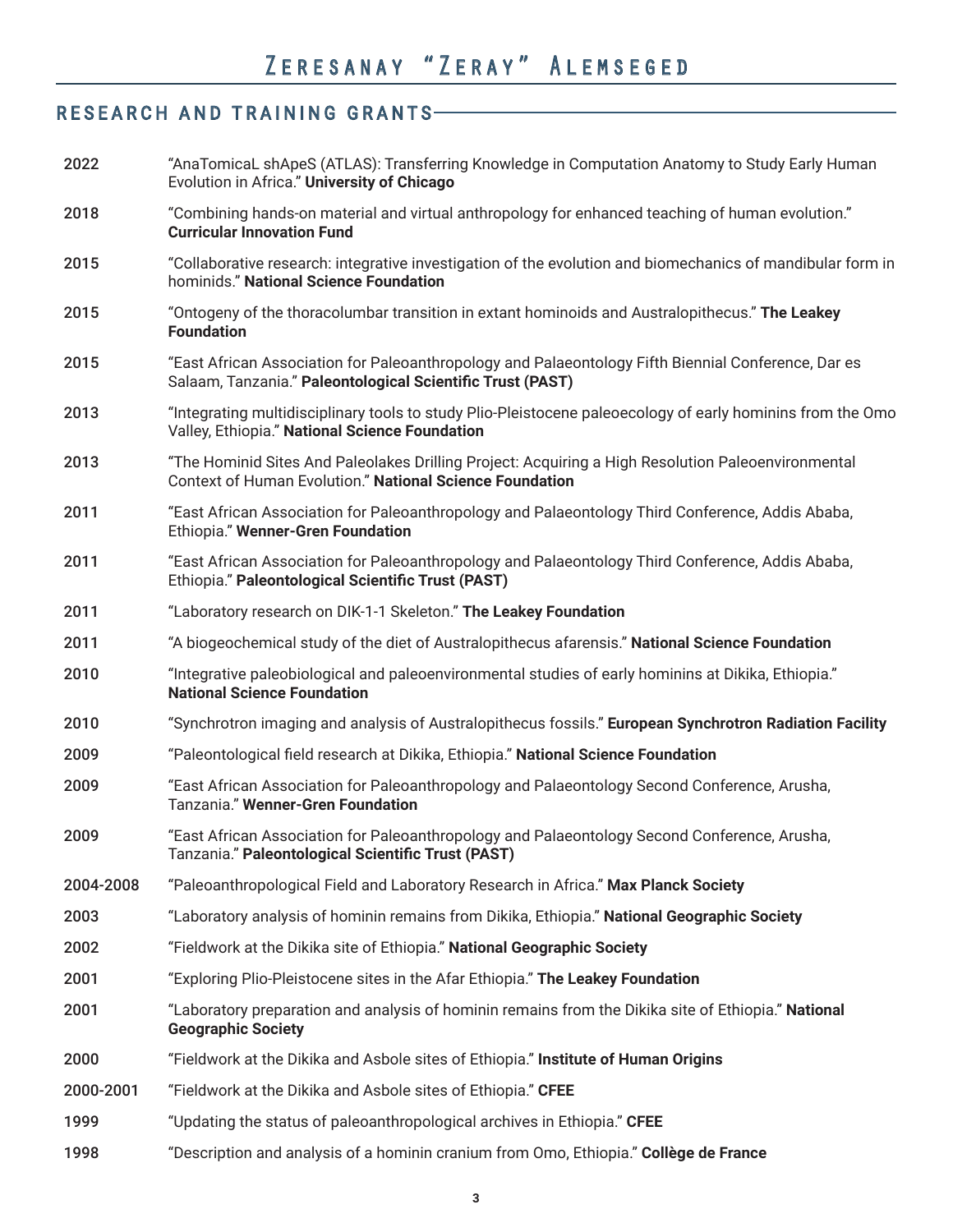#### FIELD RESEARCH

#### **Current:**

|                  | <b>Founder and Director</b><br>Mille-Logya Research Project, Afar, Ethiopia. Annual field research program in the Pliocene<br>paleoanthropological site of Mille-Logya                                                                     |
|------------------|--------------------------------------------------------------------------------------------------------------------------------------------------------------------------------------------------------------------------------------------|
|                  | <b>Founder and Director</b><br>Dikika Research Project (DRP), Afar, Ethiopia. Annual field research program in the Pliocene paleo-<br>anthropological site of Dikika and the Pleistocene archaeological and paleontological site of Asbole |
| <b>Previous:</b> |                                                                                                                                                                                                                                            |
| 1999             | Member, The Site of Fejej Project, south-western Ethiopia. A multidisciplinary project led by H. de Lumley                                                                                                                                 |
| 1999             | Member, Archaeological sites of Melka Kunture and Tiya, Ethiopia. A multidisciplinary project led by<br>Yonas Beyene                                                                                                                       |
| 1994, 1999       | Member, The Site of Hadar Project, Afar, Ethiopia. A multidisciplinary project led by D.C. Johanson and<br>W.H. Kimbel                                                                                                                     |
| 1996-1997        | Co-Director, Chorora Paleontological Mission, Ethiopia                                                                                                                                                                                     |

### ONGOING LABORATORY RESEARCH

Examination of hominin teeth from Omo, with Dr. Fred Grine

Description and analysis of new hominid fossils from Mille-Logya, Ethiopia

Description and analysis of new hominid fossils from Dikika, Afar, Ethiopia

Description and analysis of new primate fossils from Asbole, Afar, Ethiopia

CT scan image analysis of DIK-1-1 and other hominin fossils

 Qualitative, quantitative, and comparative approaches to the relationship between human evolution and the environment

#### RESEARCH VISITS

#### **Continuing:**

|                  | <b>National Museum of Ethiopia</b><br>Addis Ababa, Ethiopia                              |
|------------------|------------------------------------------------------------------------------------------|
| <b>Previous:</b> |                                                                                          |
| 2013             | Senckenberg Institute, Frankfurt, Germany                                                |
| 2012             | Max Planck Institute for Evolutionary Anthropology, Leipzig, Germany                     |
| 2011             | National Museum of Ethiopia, Addis Ababa, Ethiopia                                       |
| 2009             | Cleveland Museum of Natural History, Department of Physical Anthropology, Cleveland, USA |
| 2008             | American Museum of Natural History, Department of Paleontology, New York, USA            |
| 2008             | Smithsonian Institution, Washington DC, USA                                              |
| 2003             | <b>University College, Department of Anatomy and Developmental Biology, London, UK</b>   |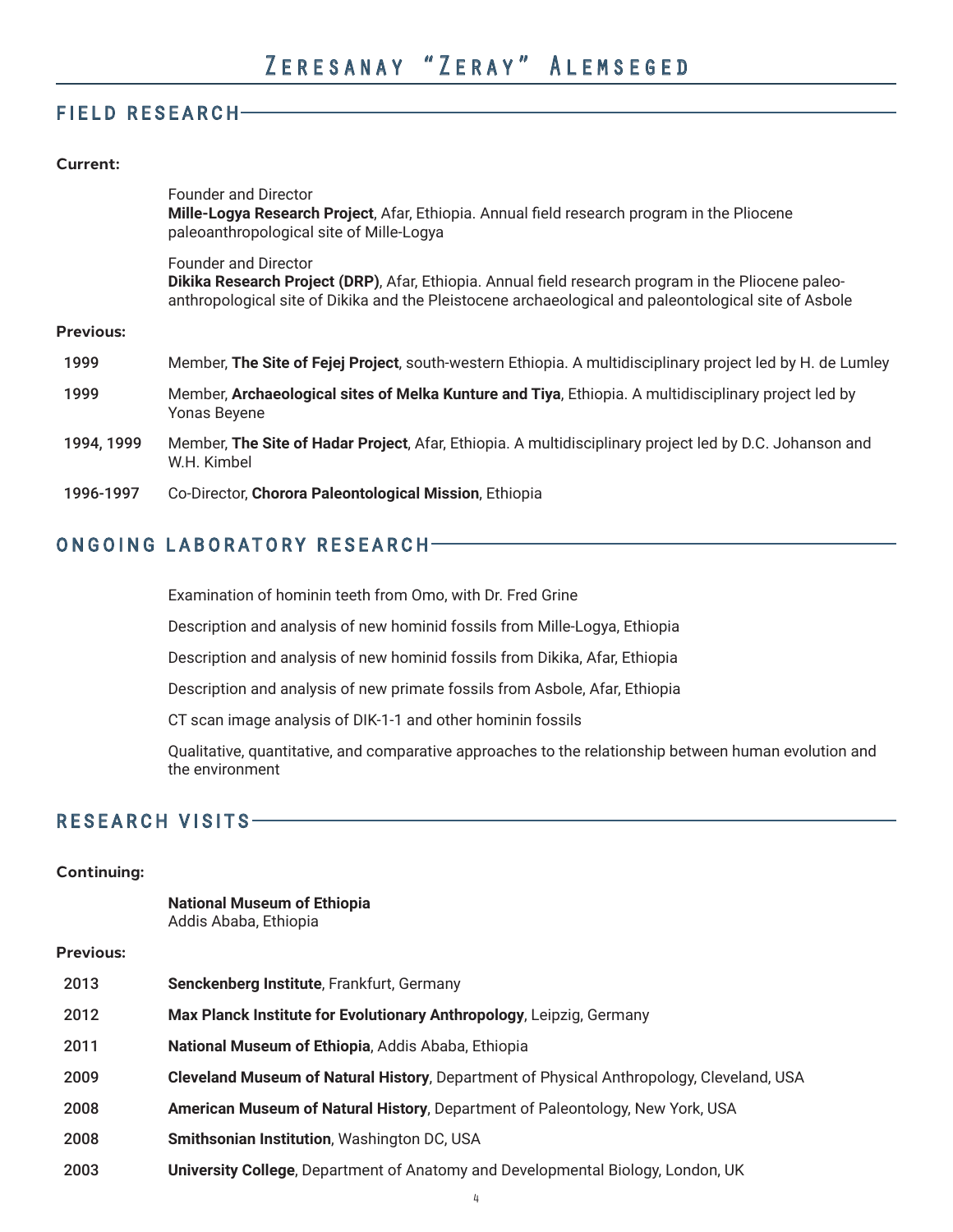| 2002 | Powell Cotton Museum, Birchington, UK                                         |
|------|-------------------------------------------------------------------------------|
| 2002 | National Museums of Kenya, Nairobi, Kenya                                     |
| 2002 | <b>Smithsonian Institution, Washington DC, USA</b>                            |
| 2000 | Smithsonian Institution, Washington DC, USA                                   |
| 2000 | American Museum of Natural History, Department of Paleontology, New York, USA |
| 1999 | Transvaal Museum, Pretoria, South Africa                                      |
|      |                                                                               |

## ADVISING AND COMMITTEE MEMBERSHIP

#### **Postgraduate:**

|                  | 2021-current Postdoctoral Supervisor, Faye McGechie, University of Chicago               |
|------------------|------------------------------------------------------------------------------------------|
|                  | 2020-current Postdoctoral Supervisor, Peter Stamos, University of Chicago                |
| 2017             | Postdoctoral Supervisor, Andrew Du, University of Chicago                                |
| 2017             | Postdoctoral Supervisor, Amanda Smith, University of Chicago                             |
| 2014-2016        | Postdoctoral Supervisor, Thierra Nalley, The California Academy of Sciences              |
| 2005-2007        | Postdoctoral Supervisor, Agazi Negash, Max Planck Institute of Evolutionary Anthropology |
| <b>Graduate:</b> |                                                                                          |
|                  | 2020-current Ph.D. Advisor, Laura Hunter, University of Chicago                          |
|                  | 2019-current Ph.D. Advisor, Hannah Farrell, University of Chicago                        |
|                  | 2019-current Ph.D. Committee Member, Peishu Li, University of Chicago                    |
|                  | 2018-current Ph.D. Co-Advisor, Weldeyared Hailu Reda, University of Chicago              |
|                  | 2018-current Ph.D. Committee Member, Alexa Lamprecht, University of Chicago              |
| 2018-2021        | Ph.D. Committee Member, Robert Burroughs, University of Chicago                          |
|                  | 2017-current Ph.D. Committee Member, Rossy Natale, University of Chicago                 |
| 2013-2018        | M.Sc. Supervisor, Weldeyared Hailu Reda, Addis Ababa University                          |
| 2010-2020        | Ph.D. Co-Advisor, Peter Stamos, UC Davis                                                 |
| 2017-2018        | M.Sc Thesis Co-Advisor, Eleanor Milman, University of Illinois at Chicago (UIC)          |
| 2010-2012        | M.Sc. Thesis Supervisor, Enquye Wondimu, Addis Ababa University                          |
| 2007-2009        | M.Sc. Thesis Supervisor, Chalachew Mesfin, Addis Ababa University                        |
| 2005-2009        | Ph.D. Committee Member and Examiner, Soizic Le Fur, Université de Poitiers, France       |
| 2006-2010        | Ph.D. Committee Member, Zelalem K. Bedaso, University of South Florida                   |
| Undergraduate:   |                                                                                          |
| 2017-2018        | Research Supervisor, Nathaniel Downey, University of Chicago                             |
| 2011             | Advisor, Kate Corbin, SSI Program Intern, California Academy of Sciences                 |

2010 Advisor, **Natalie Porter**, SSI Program Intern, California Academy of Sciences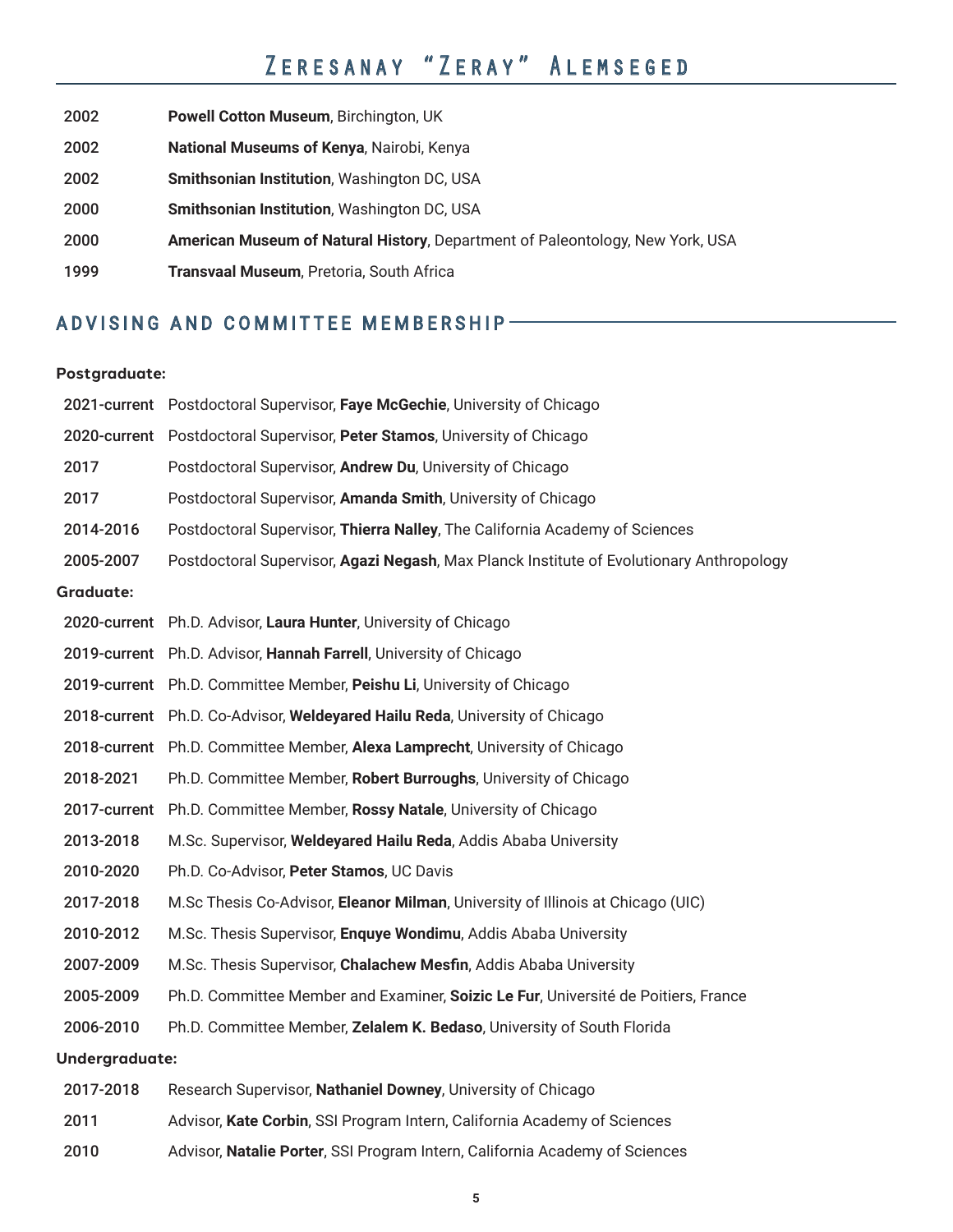2002-2003 Honors Thesis Committee Member, **Catherine Haradon**, Arizona State University

#### PUBLICATIONS

- 2022 Negash, E.W., Bobe, R., **Alemseged, Z.**, Wynn, J. Mammalian Diversity Patterns and Paleoecology in the Lower Omo Valley, Ethiopia. In: Reynolds, S.C., Bobe, R. (Eds.), African Paleoecology and Human Evolution. Cambridge University Press, pp. 289–297.
- 2022 Bobe, R., Geraads, D., Wynn, J.G., Reed, D., Barr, A.W., **Alemseged, Z.** Fossil Vertebrates and Paleoenvironments of the Pliocene Hadar Formation at Dikika, Ethiopia. In: Reynolds, S.C., Bobe, R. (Eds.), African Paleoecology and Human Evolution. Cambridge University Press, pp. 229–241.
- 2021 **Alemseged, Z.** Earliest Stone Tool Use in Hominins and the Significance of the Dikika Cutmarks: Beyond the Cuts! In: Coppens, Y., Vialet, A. (Eds.), Un Bouquet d'ancêtres. Premiers Humains: Qui Était Qui, Qui a Fait Quoi, Où et Quand? Nouvelle Impremerie Laballery, Clamecy, France, pp. 101–122.
- 2021 Smith, A.L., Robinson, C., Taylor, A.B., Panagiotopoulou, O., Davis, J., Ward, C., Kimbel, W.H., **Alemseged, Z.**, Ross, C.F. Comparative biomechanics of the Pan and Macaca mandibles during mastication: finite element modelling of loading, deformation and strain regimes. Interface Focus 11:20210031.
- 2021 Geraads, D., Reed, D., Barr, W.A., Bobe, R., Stamos, P., **Alemseged, Z.** Plio-Pleistocene mammals from Mille-Logya, Ethiopia, and the post-Hadar faunal change. J. Quat. Sci. 2021:1-17.
- 2021 Du, A., Rowan, J., Wang, S.C., Wood, B.A., **Alemseged, Z.**, On fossil recovery potential in the Australopithecus anamensis-Australopithecus afarensis lineage: A reply to Žliobaitė (2020). J. Hum. Evol. 157(2021).
- 2021 Davies, T.W., **Alemseged, Z.**, Gidna, A., Jean-Jacques, H., Kimbel, W.H., Kullmer, O., Spoor, F., Zanolli, C., Skinner, M.M. Accessory cusp expression at the enamel-dentine junction of hominin mandibular molars. PeerJ 9:e11415 DOI 10.7717/peerj.11415
- 2020 Wynn, J.G., **Alemseged, Z.**, Bobe, R., Grine, F.E., Negash, E.W., Sponheimer, M. Isotopic evidence for the timing of the dietary shift toward C4 foods in eastern African Paranthropus. PNAS. DOI: 10.1073/pnas.2006221117
- 2020 Negash, E.W., **Alemseged, Z.**, Bobe, R., Grine, F.E., Sponheimer, M., Wynn, J.G. Dietary trends in herbivores from the Shungura Formation, southwestern Ethiopia. PNAS DOI: 10.1073/pnas.2006982117
- 2020 **Alemseged, Z.**, Wynn, J.G., Geraads, D., Reed, D., Barr, W.A., Bobe, R., McPherron, S.P., Deino, A., Alene, M., Sier, M.J., Roman, D., Mohan, J. Fossils from Mille-Logya, Afar, Ethiopia, elucidate the link between Pliocene environmental changes and Homo origins. Nature Communications. (2020)11:2480.
- 2020 Gunz, P., Neubauer, S., Faulk, D., Tafforeau, P., Le Cabec, A., Smith, T.M., Kimbel, W.H., Spoor, F., **Alemseged, Z.**, Australopithecus afarensis endocasts suggest ape-like brain organization and prolonged brain growth. Science Advances. 6: eaaz4729.
- 2020 Lockey, A., **Alemseged, Z.**, Hublin, J., Skinner, M., Maxillary molar enamel thickness of Plio-Pleistocene hominins. Journal of Human Evolution. 138(3).
- 2020 Milman, E., Daugherty, J., **Alemseged, Z.**, Brennan, K., Lebowicz, L., Visualization of a Juvenile Australopithecus afarensis Specimen: Implications for Functional Foot Anatomy. Journal of Biocommunications. 43(2).
- 2020 Du, A., Rowan, J., Wang, S.C., Wood, B. A., **Alemseged, Z.**, Statistical estimates of hominin origination and extinction dates: A case study examining the Australopithecus anamensis-afarensis lineage. J. Hum. Evol. 138(1).
- 2019 Geraads, D., Barr, W.A., Reed D., Laurin, M., **Alemseged, Z.**, New Remains of Camelus grattardi (Mammalia, Camelidae) from the Plio-Pleistocene of Ethiopia and the Phylogeny of the Genus. Journal of Mammalian Evolution.
- 2019 Du, A. & **Alemseged, Z.**, Temporal evidence shows Australopithecus sediba is unlikely to be the ancestor of Homo. Sci. Adv. 5: eaav9038.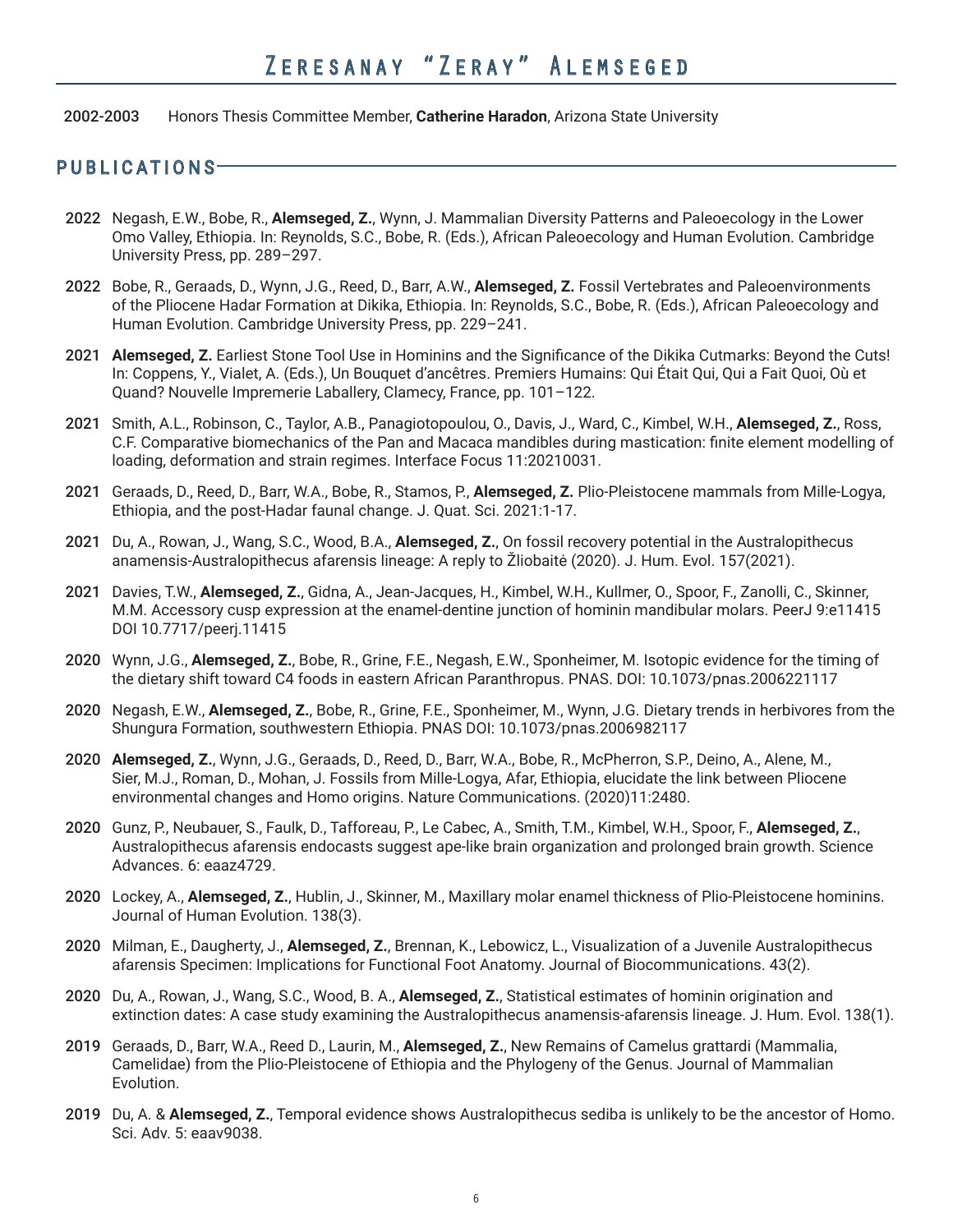- 2019 **Alemseged, Z.**, Njau, J., Pobiner, B., & Ndiema, E., Connecting palaeoscientists in eastern Africa and the wider world. Nature Ecology & Evolution, 1.
- 2019 Thompson, J.C., Carvalho, S., Marean, C.W., **Alemseged, Z.** Origins of the human predatory pattern: The transition to large animal exploitation by early hominins. Current Anthropology. 60(1).
- 2019 Martinez, F.I., Capelli, C., da Silva, M.J.F, Aldeias, V., **Alemseged, Z.**, Archer, W., Bamford, M., Biro, D., Bobe, R., Braun, D.R., Habermann, J.M., Lüdecke, T., Madiquida, H., Mathe, J., Negash, E., Paulo, L.M., Pinto,M., Stalmans, M., Tata, F., Carvalho, S. A missing piece of the Papio puzzle: Gorongosa baboon phenostructure and intrageneric relationships. J. Hum. Evol. 130: 1-20
- 2018 Du, A., **Alemseged, Z.** Diversity analysis of Plio-Pleistocene large mammal communities in the Omo-Turkana Basin, eastern Africa. J. Hum. Evol. 123: 1-15.
- 2018 DeSilva, J.M., Gill, C.M., Prang, T.C., Bredella, M.A., **Alemseged, Z.** A nearly complete foot from Dikika, Ethiopia and its implications for the ontogeny and function of Australopithecus afarensis. Sci Adv. 4(7), eaar7723.
- 2017 Ward, C.V., Nalley, T.K., Spoor, F., Tafforeau, P., **Alemseged, Z.** Thoracic vertebral count and thoracolumbar transition in Australopithecus afarensis. PNAS. 114(23), 6000-6004.
- 2016 Wynn, Jonathan G., Reed, K.E., Sponheimer, M., Kimbel, W.H., **Alemseged, Z.**, Bedaso, Z.K., Campisano, C.J. Dietary flexibility of Australopithecus afarensis in the face of paleoecological change during the middle Pliocene: Faunal evidence from Hadar, Ethopia. J. Hum. Evol. 99: 93-106.
- 2016 Young, N.M., Capellini, T.D., Roach, N.T., **Alemseged, Z.** Reply to Almécija: A new direction for reconstructing our last common ancestor with chimpanzees. PNAS 1525673113.
- 2015 Young, N.M., Capellini, T.D., Roach, N.T., **Alemseged, Z.** Reply to Melillo: Woranso-Mille is consistent with an australopithecine shoulder intermediate between African apes and Homo. PNAS 112:E7160.
- 2015 **Alemseged, Z.** Stable isotopes serving as a checkpoint. PNAS 112:12232-12233.
- 2015 Reed, D., Barr, W.A., McPherron, S.P., Bobe, R., Geraads, D., Wynn, J.G., **Alemseged, Z.** Digital data collection in paleoanthropology. Evol. Anth. 24:238-249.
- 2015 Young, N.M., Capellini, T.D., Roach, N.T., **Alemseged, Z.** Fossil hominin shoulders support an African ape-like last common ancestor of humans and chimpanzees. PNAS 112:11829-11834.
- 2015 Plummer, T., Ferraro, J.V., Louys, J.C., Hertel, F., **Alemseged, Z.**, Bobe, R., Bishop, L.C. Bovid ecomorphology and hominin paleoenvironments of the Shungura Formation, Lower Omo River Valley, Ethiopia. J. Hum. Evol. 88:108- 126.
- 2015 Thompson, J.C., McPherron, S.P., Bobe, R., Reed, D., Barr, A., Wynn, J., Marean, C.W., Geraads, D., **Alemseged, Z.** Taphonomy of fossils from hominin-bearing deposits at Dikika, Ethiopia. J. Hum. Evol. 86:112-135.
- 2015 Negash, E., **Alemseged, Z.**, Wynn, J.G., Bedaso, Z.K. Paleodietary reconstruction using stable isotopes and abundance analysis of bovids from the Shungura Formation of South Omo, Ethiopia. J. Hum. Evol. 88:127-136
- 2015 Skinner, M.M., **Alemseged, Z.**, Gaunitz, C., Hublin, J-J. Enamel thickness trends in Plio-Pleistocene hominin mandibular molars. J. Hum. Evol. 85:35-45.
- 2015 Geraads, D., **Alemseged, Z.**, Bobe, R., Reed, D. Pliocene carnivora (Mammalia) from the Hadar Formation at Dikika, Lower Awash Valley, Ethiopia. J. Afr. Sci. 107:28-35.
- 2014 **Alemseged, Z.** Early hominins: synthesis. In: Renfrew, C., Bahn, P.G. (Eds.), The Cambridge World Prehistory. Cambridge University Press, pp. 47-64.
- 2013 Sponheimer, M., **Alemseged, Z.**, Cerline, T.E., Grine, F.E., Kimbel, W.H., Leakey, M.G., Lee-Thorp, J.A., Manthi, F.K., Reed, K.E., Wood, B.A., Wynn, J.G. Reply to Fontes-Villalba et al.: On a reluctance to conjecture about animal food consumption. PNAS 110(43):E4056.
- 2013 Wynn, J.G., Sponheimer, M., Kimbel, W.H., **Alemseged, Z.**, Reed, K., Bedaso, Z.K., Wilson, J.N. Diet of Australopithecus afarensis from the Pliocene Hadar Formation, Ethiopia. PNAS 110(26):10495-10500.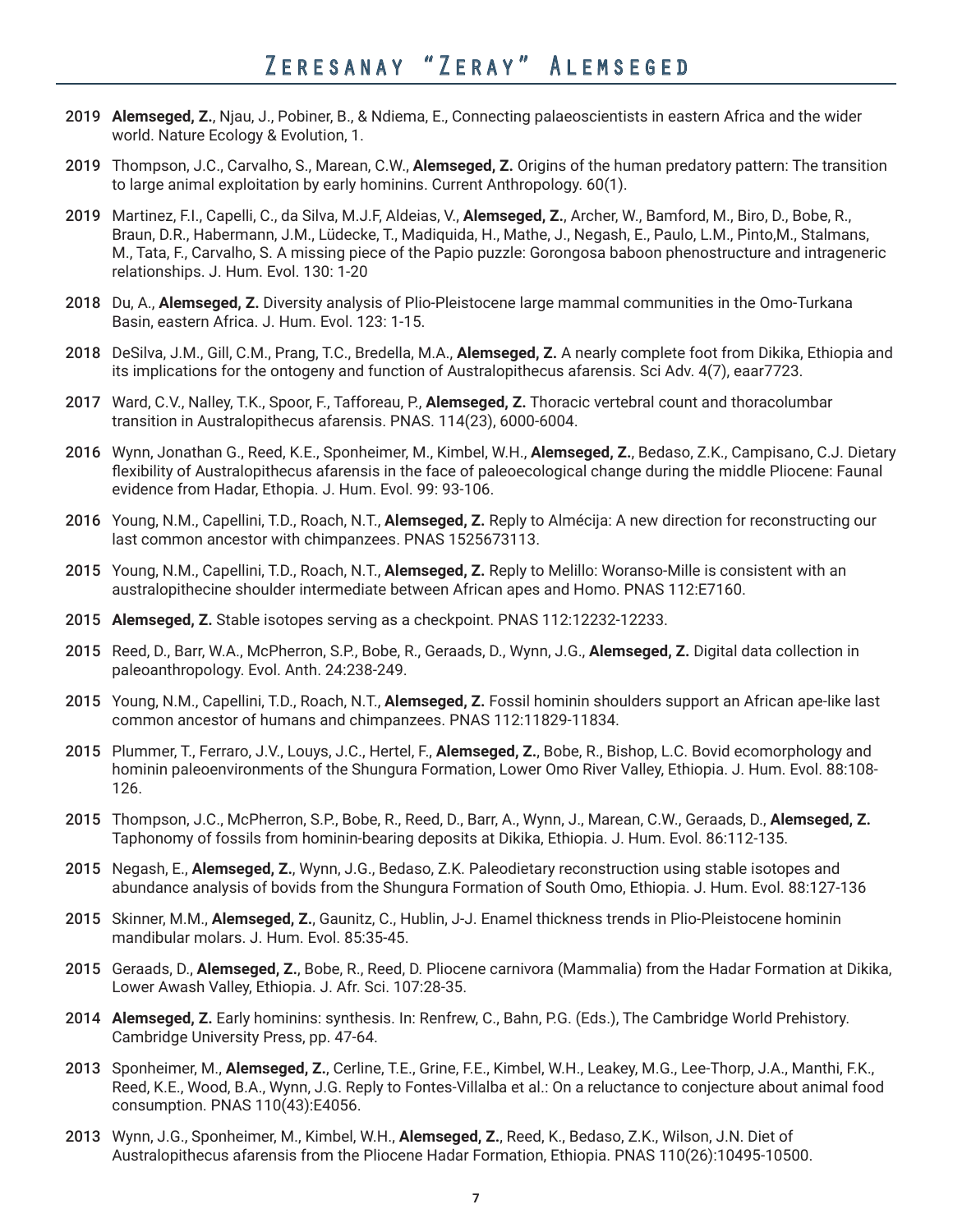- 2013 Sponheimer, M., **Alemseged, Z.**, Cerling, T.E., Grine, F.G., Kimbel, W.H., Leakey, M.G., Lee-Thorp, J., Manthi, F.K., Reed, K. Wood, B., Wynn, J.G. Isotopic evidence of early hominin diets. PNAS 110(26):10513-10518.
- 2013 **Alemseged, Z.** Australopithecus in Ethiopia. In: Reed, K., Fleagle, J.G., and R.E. Leakey (Eds.), The Paleobiology of Australopithecus. Springer, Dordrecht, pp. 63-71.
- 2013 Smith, T., **Alemseged, Z.** Reconstructing hominid life history. Nature Ed. Knowl. 4(4):2.
- 2013 Bedaso, Z., Wynn, J.G., **Alemseged, Z.**, Geraads, D. Dietary and paleoenvironmental reconstruction using stable isotope analysis of herbivore tooth enamel from the Pliocene locality of Dikika, Ethiopia: implication for Australopithecus afarensis habitat and food resource. J. Hum. Evol. 64:21-38.
- 2012 Bostelmann, J.E., Bobe, R., Carrasco, G., Alloway, B.V., Santi-Malnis, P., Mancuso, A., Aguero, B., **Alemseged, Z.**, Godoy, Y. The Alto Rio Cisnes fossil fauna (Rio Frias Formation, Early Middle Miocene, Friasian Salma): a keystone and paradigmatic vertebrate assemblage of the South American fossil record. In: Leppe, M., Aravena, J.C., Villa-Martinez, R. (Eds.), Abriendo Ventana al Pasado Libro de Resumenes III Simposio-Paleontologia en Chile. INACH, pp. 42-45.
- 2012 Green, D.J., **Alemseged, Z.** Australopithecus afarensis scapular ontogeny, function, and the role of climbing in human evolution. Science 338:514-517.
- 2012 **Alemseged, Z.**, Kiura, P.W., Mbua, E., Njau, J., Pobiner, B. A platform for East African Paleoanthropology: third biannual conference of the EAAPP. Evol. Anthropol. 21:89-91.
- 2011 McPherron, S.P., **Alemseged, Z.**, Marean, C.W., Wynn, J.G., Reed, D., Geraads, D., Bobe, R., Béarat, H.A. Tool-marked bones from before the Oldowan change the paradigm. PNAS 108:E116.
- 2011 Geraads, D., **Alemseged, Z.**, Bobe, R., Reed, D. Enhydriodon dikikae sp. nov. (Carnivora: Mammalia), a gigantic otter from the Pliocene of Dikika, Lower Awash, Ethiopia. J. Vert. Paleontol. 31:447-453.
- 2010 McPherron, S.P., **Alemseged, Z.**, Marean, C.W., Wynn, J.G., Reed, D., Geraads, D., Bobe, R., Béarat, H. Evidence for stone tool-assisted consumption of animal tissues prior to 3.39 million years ago at Dikika, Ethiopia. Nature 466:857-860.
- 2010 Bedaso, Z., Wynn, J.G., **Alemseged, Z.**, Bobe, R., Reed, D. Paleoenvironmental reconstruction of the Asbole fauna (Busidima Formation, Afar, Ethiopia) using stable isotopes. Geobios 43:165-177.
- 2010 Geraads, D., **Alemseged, Z.**, Bobe, R., Reed, D. Nyctereutes lockwoodi, n. sp., a new canid (Carnivora: Mammalia) from the Middle Pliocene of Dikika, Lower Awash, Ethiopia. J. Vert. Paleontol. 30:981-987.
- 2009 **Alemseged, Z.**, Bobe, R. Diet in early hominin species: a paleoenvironmental perspective. In: Hublin, J.J., Richards, M.P. (Eds.), The Evolution of Hominid Diets: Integrating Approaches to the Study of Palaeolithic Subsistence. Springer, Dordrecht, pp. 179-186.
- 2009 Njau, J., Mbua, E., **Alemseged, Z.**, Pobiner, B. Second conference of the East African Association for Paleoanthropology and Paleontology: Fifty years after discovery of Zinjanthropus. Evol. Anthropol. 18:235-236.
- 2008 Wynn, J. G., Roman, D.C., **Alemseged, Z.**, Reed, D., Geraads, D., Munro, S. Stratigraphy, depositional environments and basin structure of the Hadar and Busidima Formations at Dikika, Ethiopia. In: Quade, J., Wynn, J.G. (Eds.), The Geology of Early Humans in the Horn of Africa: Geological Society of America Special Paper 446, pp. 1-32.
- 2008 Mbua, E., **Alemseged, Z.**, Bobe, R. A new association for East African paleoanthropology and paleontology. Evol. Anthropol. 17:123-124.
- 2007 **Alemseged, Z.**, Bobe, R., Geraads, D. Comparability of fossil data and its significance for the interpretation of hominin environments: a case study in the lower Omo valley, Ethiopia. In: Bobe, R., **Alemseged, Z.**, Behrensmeyer, A.K. (Eds.), Hominin Environments in the East African Pliocene: An Assessment of the Faunal Evidence. Springer, Dordrecht, pp. 159-181.
- 2007 Behrensmeyer, A.K., Bobe, R., **Alemseged, Z.** Approaches to the analysis of faunal change during the East African Pliocene. In: Bobe, R., **Alemseged, Z.**, Behrensmeyer, A.K. (Eds.), Hominin Environments in the East African Pliocene: An Assessment of the Faunal Evidence. Springer, Dordrecht, pp. 1-24.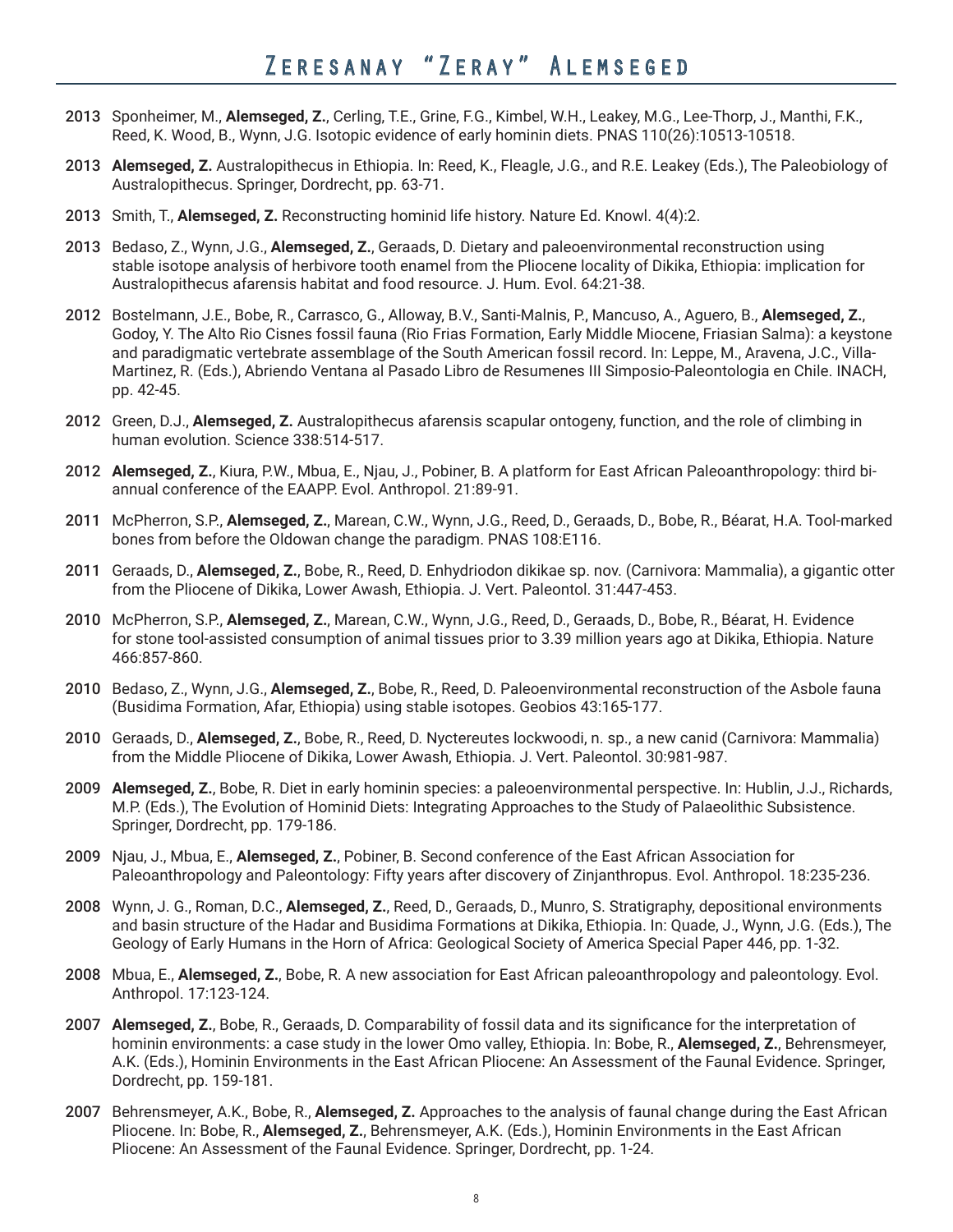- 2007 Behrensmeyer, A.K., **Alemseged, Z.**, Bobe, R. Finale and future: investigating faunal evidence for hominin paleoecology in East Africa. In: Bobe, R., **Alemseged, Z.**, Behrensmeyer, A.K. (Eds.), Hominin Environments in the East African Pliocene: An Assessment of the Faunal Evidence. Springer, Dordrecht, pp. 333-345.
- 2007 Frost, S.R., **Alemseged, Z.** Middle Pleistocene fossil Cercopithecidae from Asbole, Afar Region, Ethiopia. J. Hum. Evol. 53:227-259.
- 2007 Bobe, R., **Alemseged, Z.**, Behrensmeyer, A.K. (Eds.). Hominin Environments in the East African Pliocene: An Assessment of the Faunal Evidence. Vertebrate Paleobiology and Paleoanthropology Series, Springer, Dordrecht.
- 2006 **Alemseged, Z.**, Spoor, F., Kimbel, W.H., Bobe, R., Geraads, D., Reed, D., Wynn, J.G. A juvenile early hominin skeleton from Dikika, Ethiopia. Nature 443:296-301.
- 2006 Wynn, J.G., **Alemseged, Z.**, Bobe, R., Geraads, D., Reed, D., Roman, D.C. Geological and palaeontological context of a Pliocene juvenile hominin at Dikika, Ethiopia. Nature 443:332-336.
- 2005 **Alemseged, Z.**, Wynn, J.G., Kimbel, W.H., Reed, D., Geraads, D., Bobe, R. A new hominin from the Basal Member of the Hadar Formation, Dikika, Ethiopia and its geological context. J. Hum. Evol. 49:499-514.
- 2004 de Lumley, H., Bahain, J.-J. Beyene, Y., Marchal, F., **Alemseged, Z.** Les formation Plio-Pleistocenes du bassin de l'Omo-Turkana. In: De Lumley, H., Beyene, Y. (Eds.), Les Sites Prehistoriques de la Region de Fejej, Sud-Omo, Ethiopie, dans leurs Contexte Stratigraphique et Paleontologique. Éditions Recherche sur les Civilizations, Paris, pp. 81-107.
- 2004 Echassoux, A., Moullé, P.E., Desclaux, E., **Alemseged, Z.** Les faunes Plio-Pleistocene du site de Fejej FJ-1. In: De Lumley, H., Beyene, Y. (Eds.), Les Sites Prehistoriques de la Region de Fejej, Sud-Omo, Ethiopie, dans leurs Contexte Stratigraphique et Paleontologique. Éditions Recherche sur les Civilizations, Paris, pp. 203-340.
- 2004 Geraads, D., **Alemseged, Z.**, Reed, D., Wynn, J. The Pleistocene fauna (other than Primates) from Asbole, lower Awash Valley, Ethiopia, and its environmental and biochronological implications. Geobios 37:697-718.
- 2003 **Alemseged, Z.** An integrated approach to taphonomy and faunal change in the Shungura Formation (Ethiopia) and its implication for hominid evolution. J. Hum. Evol. 44:1-28.
- 2002 **Alemseged, Z.**, Coppens, Y., Geraads, D. Hominid cranium from Omo: Description and taxonomy of Omo-323- 1976-896. Am. J. Phys. Anthropol. 117:103-112.
- 2002 Geraads D., **Alemseged, Z.**, Bellon, H. The late Miocene Mammalian fauna of Chorora, Awash basin, Ethiopia: systematics, biochronology and 40K-40Ar ages of associated volcanics. Tertiary Res. 21(1-4):113-122.
- 2001 Moullé, P.E., Echassoux, A., **Alemseged, Z.**, Desclaux, E. On the presence of *Elephas recki* at the Oldowan prehistoric site of Fejej FJ-1 (Ethiopia). International Congress on The World of Elephants, Rome.
- 2000 **Alemseged, Z.**, Geraads, D. A new Middle Pleistocene Fauna from the Busidima-Telalak region of the Afar, Ethiopia. C. R. Acad. Sci., Paris 331:549-556.
- 2000 **Alemseged, Z.** Plio-Pleistocene Hominids and Their Environment in the Lower Omo Valley, Ethiopia. Annls. Ethiopie 20:1-5.
- 1999 **Alemseged, Z.** La basse valle de l'Omo (Ethiopie). In: Berillon, G., Bacon, A.M., Marchal, F., Deloison, Y. (Eds.), Les Australopitheques. Editions Artcom.
- 1998 **Alemseged, Z.**, Geraads, D. Theropithecus atlanticus (Thomas, 1884) (Primates: Cercopithecidae) from the late Pliocene of Ahl al Oughlam, Casablanca, Morocco. J. Hum. Evol. 34(6):609-621.
- 1996 **Alemseged, Z.**, Geraads, D., Coppens, Y., Guillemot, C. Taphonomical and paleoenvironmental study of Omo-33, a late Pliocene hominid locality of the lower Omo basin, Ethiopia. Rev. Paléobiol. 15(2):339-347.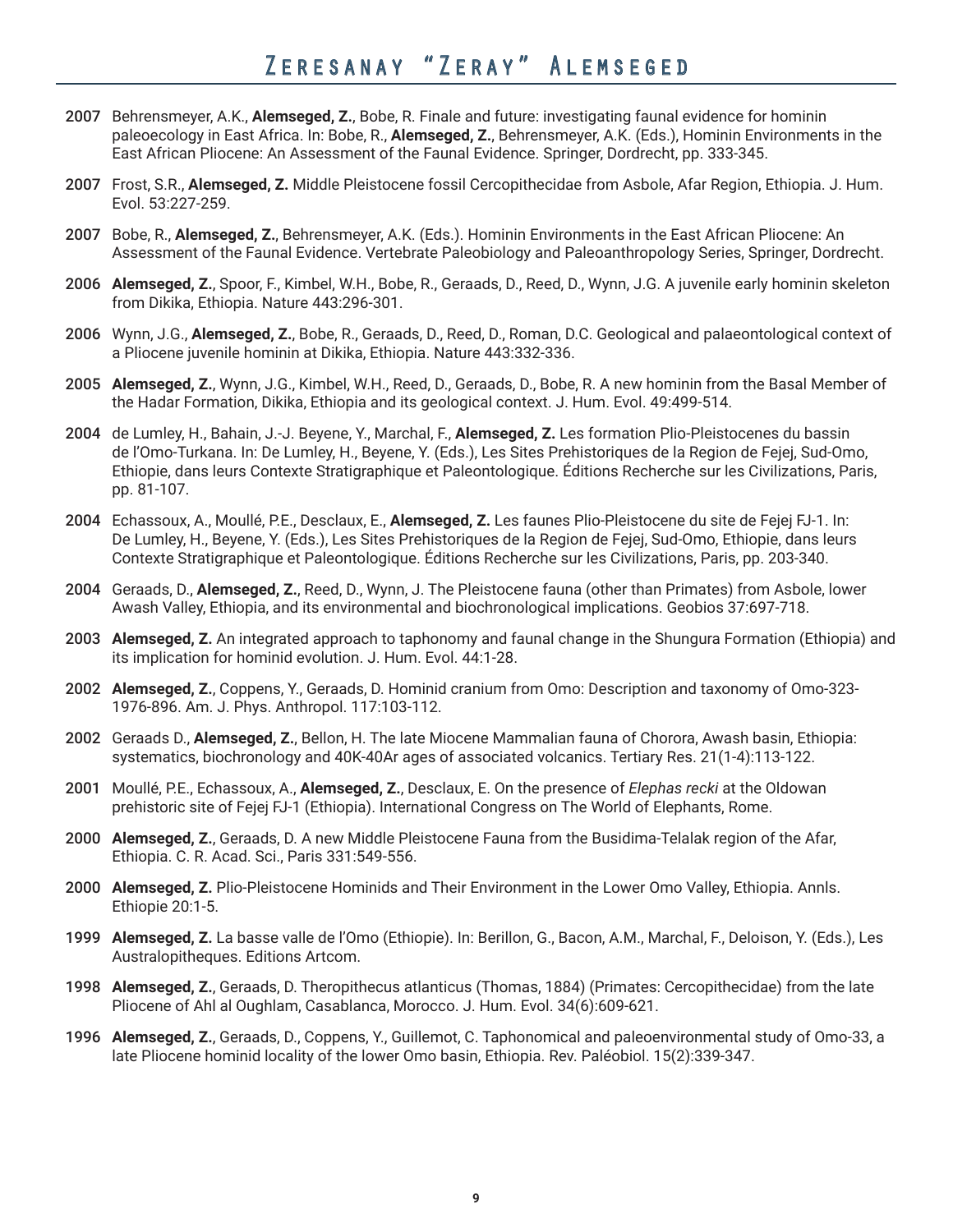### SCIENTIFIC PODIUM PRESENTATIONS

- 2022 Farrell, H.N., Ross, C.F., **Alemseged, Z.**, The internal architecture of the hominoid clavicle and its implications for assessing locomotor behavior. 91st Annual Meeting of the American Association of Biological Anthropologists, Denver, CO (March 26).
- 2022 Reda, W.H., Gunz, P., **Alemseged, Z.**, Facial Ontogeny in Australopithecus afarensis: Interpreting Variation and Its Implication for Early Hominins Phylogeny. 2022 Meeting of the Paleoanthropology Society, Denver, CO (March 23).
- 2019 **Alemseged, Z.**, Wynn, J.G., Geraads, D., Reed, D., Barr, W.A., Bobe, R., McPherron, S., Hominin remains from Mille-Logya, Afar, Ethiopia: Implication for the origin of Homo. 27th Annual Meeting of the Paleoanthropology Society, Albuquerque, NM (April 9).
- 2019 Du, A. & **Alemseged, Z.**. Temporal evidence shows Australopithecus sediba is unlikely to be the ancestor of Homo. 27th Annual Meeting of the Paleoanthropology Society, Albuquerque, NM (April 9).
- 2019 Harris, J.A., Marean, C.W., Thompson, J., Torquato, M.G., **Alemseged, Z.**, McPherron, S., Otárola-Castillo, E.R. An updated Bayesian model of bone surface modification and application to the "Dikika Marks" (Ethiopia, 3.39Ma). 27th Annual Meeting of the Paleoanthropology Society, Albuquerque, NM (April 9).
- 2019 Smith, A.L., Ross, C.F., **Alemseged, Z.**, Taylor, A.B., Robinson, C., Ward, C.V., Gunz, P., & Kimbel, W.H. Biomechanics of the Hominidae mandible. 88th Annual Meeting of the American Association of Physical Anthropologists. Cleveland, OH (April).
- 2018 Nalley, T.K., Scott, J.E., Ward, C.V., **Alemseged, Z.** Comparative Ontogeny of the Thoracolumbar Transition in Great Apes, Humans, and Fossil Hominins. 87th Annual Meeting of the American Association of Physical Anthropologists. Austin, TX (14 April)
- 2018 Granatosky, M.C., Laird, M.F., Kuo, S., **Alemseged, Z.**, Ross, C.F. An XROMM analysis of midfoot mobility in nonhuman primates. 87th Annual Meeting of the American Association of Physical Anthropologists. Austin, TX (13 April)
- 2018 Skinner, M.M., Bailey, S.E., Gunz, P., Kimbel, W.H., **Alemseged, Z.**, Delezene, L.K., Menter, C., Moggi-Cecchi, J., Kupczik, K. Below the crown: examining interspecies variation in postcanine enamel thickness, EDJ, and root form in the Paranthropus clade. 87th Annual Meeting of the American Association of Physical Anthropologists. Austin, TX (12 April)
- 2018 Stamos, P.A., **Alemseged, Z.**, Chaudhari, A.J., Weaver, T.D. Using Machine Learning to predict locomotor behavior from femoral metaphyseal morphology in apes and humans. 87th Annual Meeting of the American Association of Physical Anthropologists. Austin, TX (12 April)
- 2018 **Alemseged, Z.**, Du, A., Rowan, J., Wood, B.A. Estimating the timing of and placing confidence intervals on the origination and extinction of the Australopithecus anamensis-afarensis lineage. 26th Annual Meeting of the Paleoanthropology Society, Austin, TX (11 April)
- 2018 Thompson, J.C., Carvalho, S., Marean, C. W., **Alemseged, Z.** Origins of the human predatory pattern: The transition to large animal exploitation by early hominins. 26th Annual Meeting of the Paleoanthropology Society, Austin, TX (10 April)
- 2017 Carvalho, S., Aldeias, V., **Alemseged, Z.**, Archer, W., Bamford, M., Biro, D., Bobe, R., Braun, D. R., Capelli, C., Cunha, E., Ferreira da Silva, M.J., Habermann, J., Ludecke, T., Madiquida, H., Martinez, F., Negash, E., Paulo, L. M., Pinto, M., Stalmans, M., Tátá, F., and Wynn, J. Gorongosa National Park and the biogeography of human origins in the Mio-Pliocene. 7th Annual meeting of the European Society for the Study of Human Evolution (ESHE), Leiden. (September)
- 2017 Skinner, M.M., Klassen, P., **Alemseged, Z.**, Wood, B., Hublin, J.J. Premolar root and canal variation in the hominin clade. 7th Annual meeting of the European Society for the Study of Human Evolution (ESHE), Leiden. (September)
- 2017 **Alemseged, Z.** Did Australopithecus climb? Sixth biennial conference of the East African Association for Paleoanthropology and Paleontology (EAAPP), (30 July-2 August)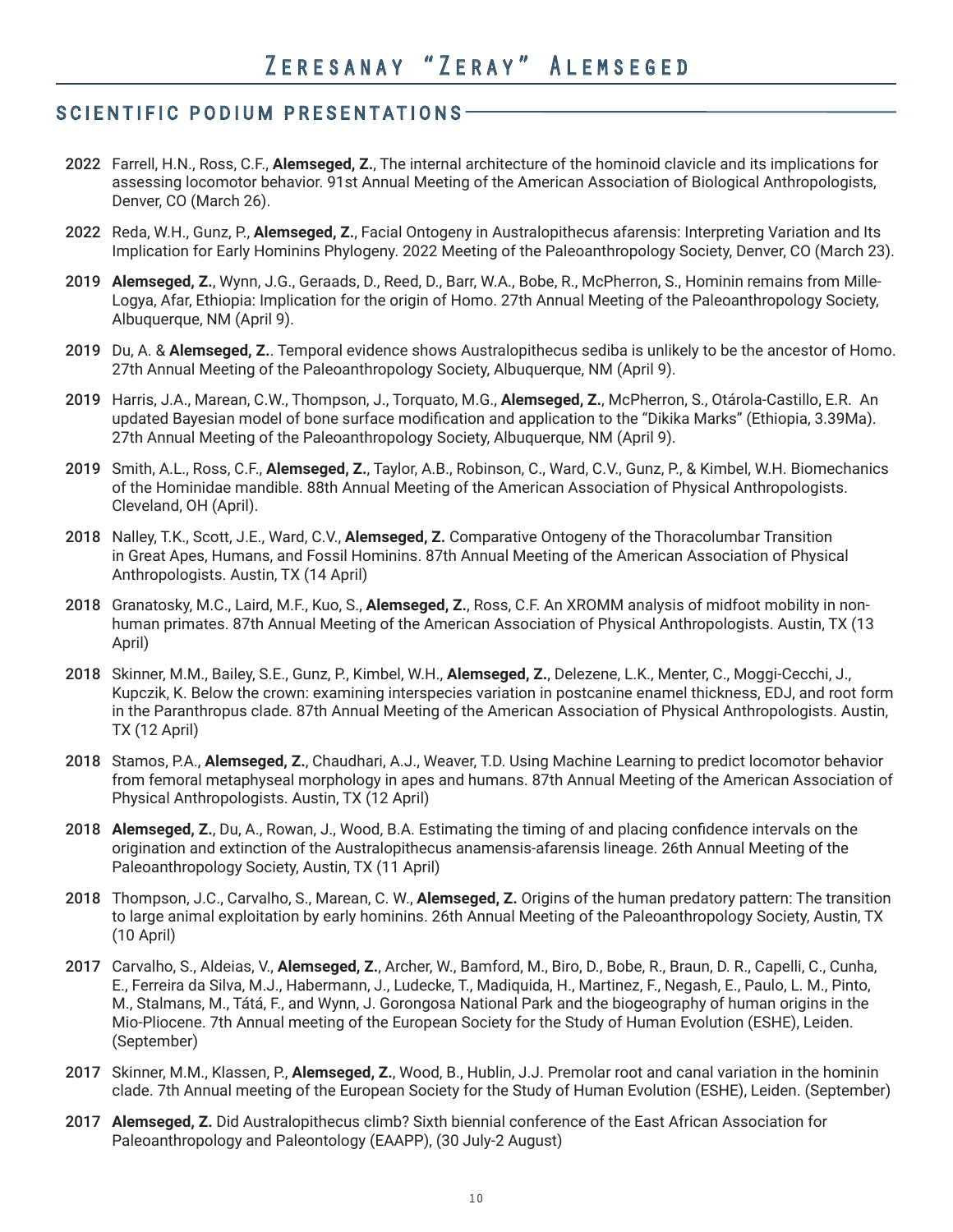- 2016 **Alemseged, Z.**, Barr, W.A, Bobe, R., Geraads, D., McPherron, S., Reed, D., and Wynn, J. A new Late Pliocene Fauna from the Mille-Logya Project (MLP) Area, Afar Regional State, Ethiopia. 24th Annual Meeting of the Paleoanthropology Society. Atlanta, GA
- 2015 **Alemseged, Z.** Fifth Biennial Meeting of the East African Association of Paleontologists and Paleoanthropologists (EAAPP), Dar es Salaam, Tanzania
- 2015 **Alemseged, Z.** "Locomotor adaptation in Australopithecus afarensis." Annual meeting of the American Association for the Advancement of Science, San Jose, CA (17 June)
- 2015 **Alemseged, Z.** "Understanding human evolutionary history." Annual meeting of the American Association for the Advancement of Science, San Jose, CA (15 June)
- 2015 Thompson, J.C., McPherron, S., Marean, C.W., Bobe, R., **Alemseged, Z.** "Taphonomy of fossils from the homininbearing deposits at Dikika, Ethiopia." 23rd Annual Meeting of the Paleoanthropology Society, San Francisco, CA (14 April)
- 2015 Young, N., **Alemseged, Z.** "The effects of growth on the shape of the Dikika juvenile Australopithecus afarensis scapula." Poster presentation. 23rd Annual Meeting of the Paleoanthropology Society, San Francisco, CA (14 April)
- 2015 Seyoum, C.W., **Alemseged, Z.** "Dikika cercopithecids and paleoenvironment." 84th Annual Meeting of the American Association of Physical Anthropologists, St. Louis, Mo (26 March)
- 2013 Corbin, K., **Alemseged, Z.** "Is Paranthropus monophyletic? Incorporating modular relationships in a cladistic analysis." Annual Meeting of the Society for Integrative and Comparative Biology, San Francisco, CA (5 January)
- 2012 Bostelmann, J.E., Bobe, R., Carrasco, G., Alloway, B.V., Santi-Malnis, P., Mancuso, A., Aguero, B., **Alemseged, Z.**, Godoy, Y. "The Alto Rio Cisnes fossil fauna (Rio Frias Formation, Early Middle Miocene, Friasian Salma): a keystone and paradigmatic vertebrate assemblage of the South American fossil record." Third Symposium of Paleontology, Chile. (October 2012)
- 2011 Bedaso, Z.K., Wynn, J.G., **Alemseged, Z.** "Pliocene paleoenvironments of the Awash Valley, Ethiopia: the isotope record of tooth enamel and its relevance to the Pliocene paleoclimate of northeastern Africa." AGU, San Francisco, CA (5 December)
- 2011 Reed, D., McPherron, S., Barr, W.A., **Alemseged, Z.**, Bobe, R., Geraads, D., Wynn, J. "GPS data collection methods for paleoanthropology: examples from the Dikika Research Project geodatabase." Biodiversity Information Standards – TDWG, New Orleans, Louisiana (16 October)
- 2011 **Alemseged, Z.**, Bedaso, Z.K., Wynn, J. "Plio-Pleistocene paleoenvironments and implications for hominin habitat and available resources." Third Biennial Meeting of the East African Association of Paleontologists and Paleoanthropologists (EAAPP), Addis Ababa, Ethiopia (10 August)
- 2011 Reed, D., McPherron, S., Barr, W.A., **Alemseged, Z.**, Bobe, R., Geraads, D., Wynn, J.G. "A new GPS data collection methodology and data schema for integrating multiple project databases: examples from the Dikika Research Project geodatabase." 80th Annual Meeting of the American Association of Physical Anthropologists, Minneapolis, Minnesota (12 April)
- 2011 Skinner, M.M., Schroer, K.E., Gunz, P., **Alemseged, Z.**, Wood, B.A., Hublin, J.-J. "Mandibular P4 morphology among Plio-Pleistocene hominins: taxonomic implications and morphological trends." 80th Annual Meeting of the American Association of Physical Anthropologists, Minneapolis, Minnesota (13 April)
- 2011 Thompson, J.C., Lansing, S.W., Marean, C.W., McPherron, S., **Alemseged, Z.** "Experimental definition of bone surface signatures from natural unmodified stones and implications for early hominin subsistence." 20th Annual Meeting of the Paleoanthropology Society, Minneapolis, Minnesota (12 April)
- 2011 Green, D.J., **Alemseged, Z.** "The primitive shoulder blade of Australopithecus." 19th Annual Meeting of the Paleoanthropology Society, Minneapolis, Minnesota (12 April)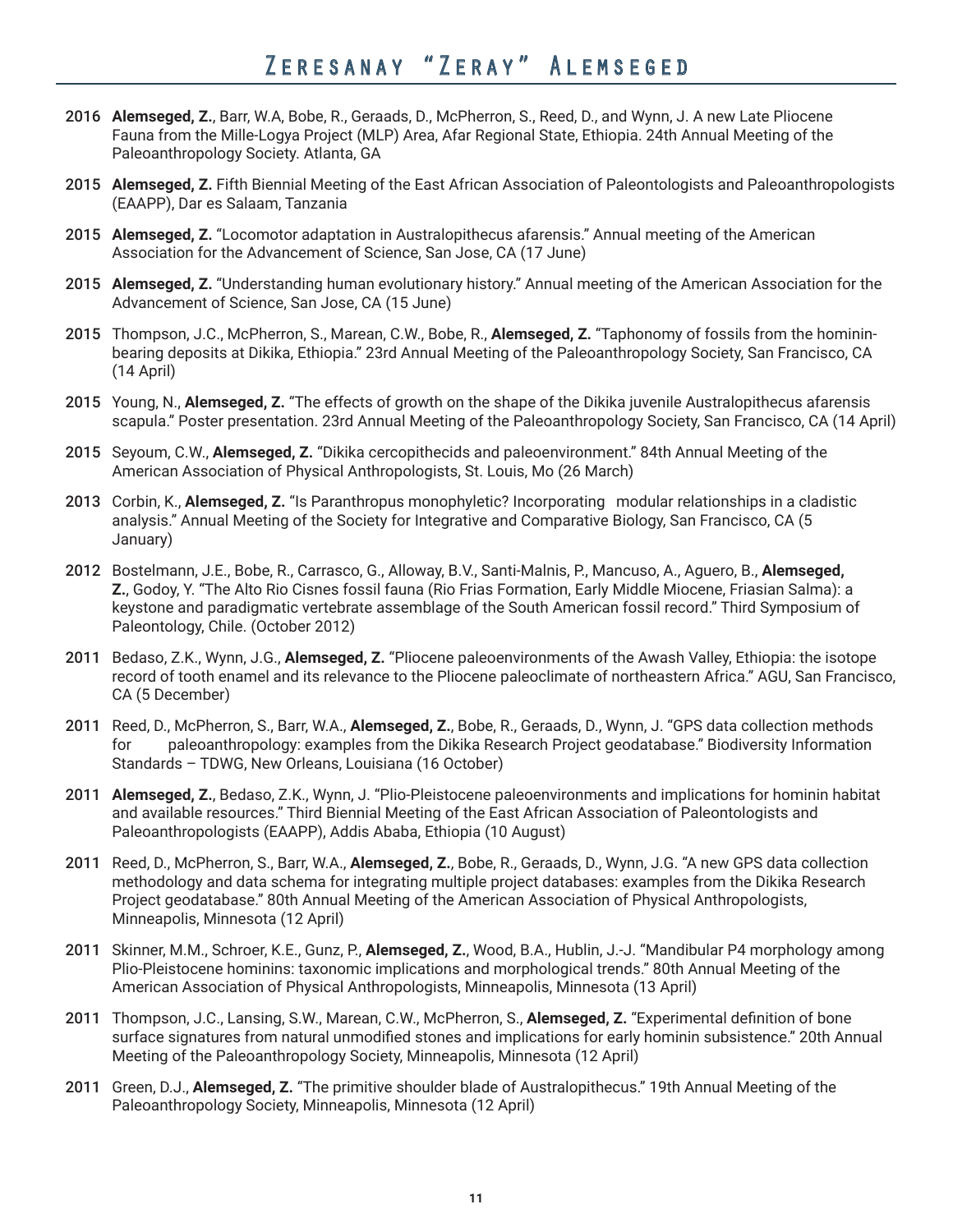- 2010 **Alemseged, Z.**, Bedaso, Z.K., Wynn, J.G., "Pliocene paleoenvironments of the Awash Valley, Ethiopia: the isotope record of tooth enamel and its relevance to the Pliocene paleoclimate of northeastern Africa." American Geophysical Union Fall Meeting, San Francisco, California (13 December)
- 2009 Green, D., **Alemseged, Z.** "The ontogeny of extant hominid and Australopithecus afarensis shoulder morphology." Paleoanthropology Meetings, Chicago, Illinois (1 April)
- 2009 **Alemseged, Z.** "Morphology and metrics of Dik-1-1 milk teeth." Paleoanthropology Meetings, Chicago, Illinois (31 March)
- 2007 **Alemseged, Z.**, Spoor, F., Kimbel, W.H., Bobe, R., Geraads, D., Reed, D., Wynn, J. "Paleoanthropological research at Dikika, Ethiopia and comparative morphology of a juvenile hominin from DIK-1." Annual Meeting of the American Association of Physical Anthropologists, Paleoanthropology Meetings, Philadelphia, Pennsylvania (27 March)
- 2007 Reed, D.N., **Alemseged, Z.**, Bobe, R., Geraads, D., McPherron, S., Wynn, J. "Taphonomy and local paleoecology of the juvenile hominin from DIK-1, Ethiopia." Annual Meeting of the American Association of Physical Anthropologists, Paleoanthropology Meetings, Philadelphia, Pennsylvania (27 March)
- 2007 Wynn, J.G., **Alemseged, Z.**, Bobe, R., Geraads, D., Reed, D., Roman, D.C. "Geological and tectonic framework for the 3.8-0.6 Ma Dikika Research Project area, and its implications for the study of the paleoenvironments of human evolution in the Afar Depression, Ethiopia." Annual Meeting of the American Association of Physical Anthropologists, Paleoanthropology Meetings, Philadelphia, Pennsylvania (27 March)
- 2007 Bobe, R., Geraads, D., Reed, D., **Alemseged, Z.**, Wynn, J. "Faunal context of the Pliocene Dikika locality, Hadar Formation, Ethiopia." Annual Meeting of the American Association of Physical Anthropologists, Paleoanthropology Meetings, Philadelphia, Pennsylvania (27 March)
- 2007 **Alemseged, Z.**, Frost, S. "New Cercopithecid fossils from Asbole, Ethiopia and their environmental and ecological significance." Annual Meeting of the American Association of Physical Anthropologists, Philadelphia, Pennsylvania (30 March)
- 2005 **Alemseged, Z.**, Wynn, J. "A new Australopithecus afarensis P3 from Dikika, Ethiopia." 12th Congress of the Pan African Archaeological Association for Prehistory and Related Studies (PAA), Gaborone, Botswana, (3 – 10 July)
- 2005 **Alemseged, Z.** "Ethical issues in physical anthropology research in developing countries." 2nd Conference on Science, Cultural Heritage, Natural Heritage and Tourism, Mekelle University, Ethiopia (23 – 25 June)
- 2004 **Alemseged, Z.** "Major issues in Pliocene hominin paleoecology." Workshop on Faunal Evidence for Hominin Paleoecology in East Africa, National Museum of National History, Smithsonian Institution, Washington DC (21 -23 May)
- 2004 Wynn, J.G., **Alemseged, Z.**, Roman, D.C. "On the relationship between paleoenvironment and human evolution at Dikika in the Afar, Ethiopia." International Conference on the East African Rift System, Addis Ababa, Ethiopia (20 – 24 June)
- 2004 Bobe, R., Ferraro, J., Bishop, L., Plummer, T., **Alemseged, Z.** "Late Pliocene hominin paleoenvironments of the lower Omo Valley, Ethiopia: new data from bovid ecomorphic studies." Paleoanthropology Meetings, Montreal, Canada (30 March)
- 2003 **Alemseged, Z.**, Bobe, R., Geraads, D. "Hominid environments and faunal change in the Lower Omo Valley, Ethiopia: a comparison of the French and American databases." 72nd Annual Meeting of the American Association of Physical Anthropologists, Tempe, Arizona (24 April)
- 2003 Behrensmeyer, A.K., **Alemseged, Z.**, Bobe, R. "Key issues in the analysis of faunal changes across the East African Pliocene." 72nd Annual Meeting of the American Association of Physical Anthropologists, Tempe, Arizona (24 April)
- 2003 Riel-Salvatore, J., **Alemseged, Z.**, Reed, D., Wynn, J. "Stone Age archaeological survey in the Busidima region, Ethiopia." Paleoanthropology Meetings, Tempe, Arizona (23 April)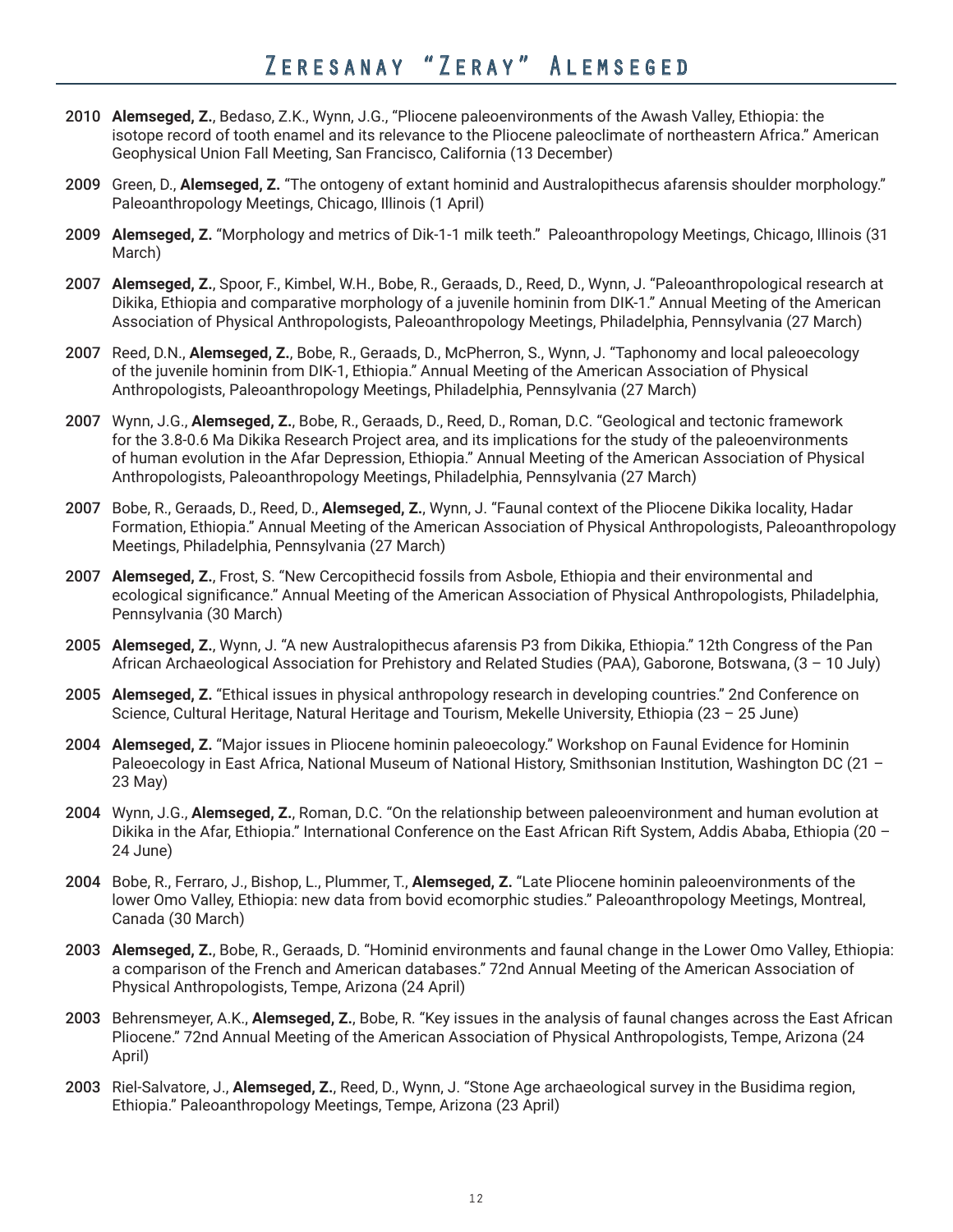- 2002 Orr, C., **Alemseged, Z.** "Estimation of body mass and diet for fossil cercopithecids from the Asbole area of the Afar, Ethiopia." 71st Annual Meeting of the American Association of Physical Anthropologists, Buffalo, New York (12 April)
- 2002 **Alemseged, Z.** "Evidence for a major faunal turnover at around 2.3 Ma in the Shungura Formation, Ethiopia." 71st Annual Meeting of the American Association of Physical Anthropologists, Buffalo, New York (12 April)
- 2001 Geraads, D., **Alemseged, Z.** "Omo-323-1976-898: A robust australopithecine from Member G of the Shungura Formation, Ethiopia." 70th Annual Meeting of the American Association of Physical Anthropologists, Kansas City, Kansas (29 March)
- 2001 **Alemseged, Z.**, Geraads, D. "A new Middle Pleistocene fauna from the Busidima-Telalak region of the Afar, Ethiopia." 70th Annual Meeting of the American Association of Physical Anthropologists, Kansas City, Kansas (30 March)
- 1998 **Alemseged, Z.** "On the habitat preference of Australopithecus boisei." Dual Congress, Johannesburg, South Africa  $(28$  June – 4 July)
- 1997 **Alemseged, Z.** "Mammals as indicators of paleoenvironment in the Shungura Formation." Second European Workshop of Paleontology, Quillan, France (7 – 10 May)
- 1997 **Alemseged, Z.**, Geraads, D. "Mammalian fauna and some taphonomic aspects of the Shungura Formation, Ethiopia." 45th Symposium of Vertebrate Paleontology, Derby, United Kingdom (8 – 12 December)

## INVITED LECTURES

- 2019 **Alemseged, Z.** The significance of the Dikika cut marks; beyond the cuts! Who was who and who did what, where and when? New fossils, new artefacts, new techniques, new datings, new questions. **The Pontifical Academy of Sciences**, Vatican City.
- 2018 **Alemseged, Z.** From Walking on Two Legs to Large Brains: An Evolutionary History of Our Species. **Named Professorship Lecture**. (17 May)
- 2017 **Alemseged, Z.** Earliest stone tool use in the human lineage. Beyond cutmarks! **Wenner-Gren Foundation Keynote talk**. (3 November)
- 2017 **Alemseged, Z.** Earliest stone tool use in hominins: The need for a paradigm shift. **Colloque international Musée de L'Homme**, Paris. (8-9 June)
- 2017 **Alemseged, Z.** Insights into the paleobiology of Australopithecus: update from field and lab research. **Field Museum**. (31 May)
- 2017 **Alemseged, Z.** Functional Anatomy and Locomotion in Australopithecus: An ontogenetic perspective. **Evolutionary Morphology Lecture Series**. (4 May)
- 2016 **Alemseged, Z.** On the origin of humanity. **International Congress on World Civilizations and Creative Tourism, Sofia**, Bulgaria (Invited by the secretary general of the UNWTO; 29 November -1 December)
- 2014 **Alemseged, Z.** "Research at Dikika, Ethiopia and the status of Australopithecus afarensis" Colloque International. Les Hominides du Pliocene et du Pleistocene Inferieur et Moyen dans le Monde. La Place de l'Homme de Tautavel, un Homo Heidelbergensis, il y a 450,000 Ans, **Centre Européen de Recherches Préhistoriques de Tautavel**, Arago, France (23 June)
- 2014 **United Nations World Tourism Organization**, Addis Ababa (16 July)
- 2013 School of Human Evolution and Social Change, **Arizona State University**, Tempe (7 December)
- 2013 Leakey Foundation Lecture Series, **The California Academy of Sciences**, San Francisco (3 December)
- 2013 Gustav Heinrich Ralph von Koenigswald Lecture Series, **Senckenberg Gessallschaft fur Naturforschung**, Germany (13 November)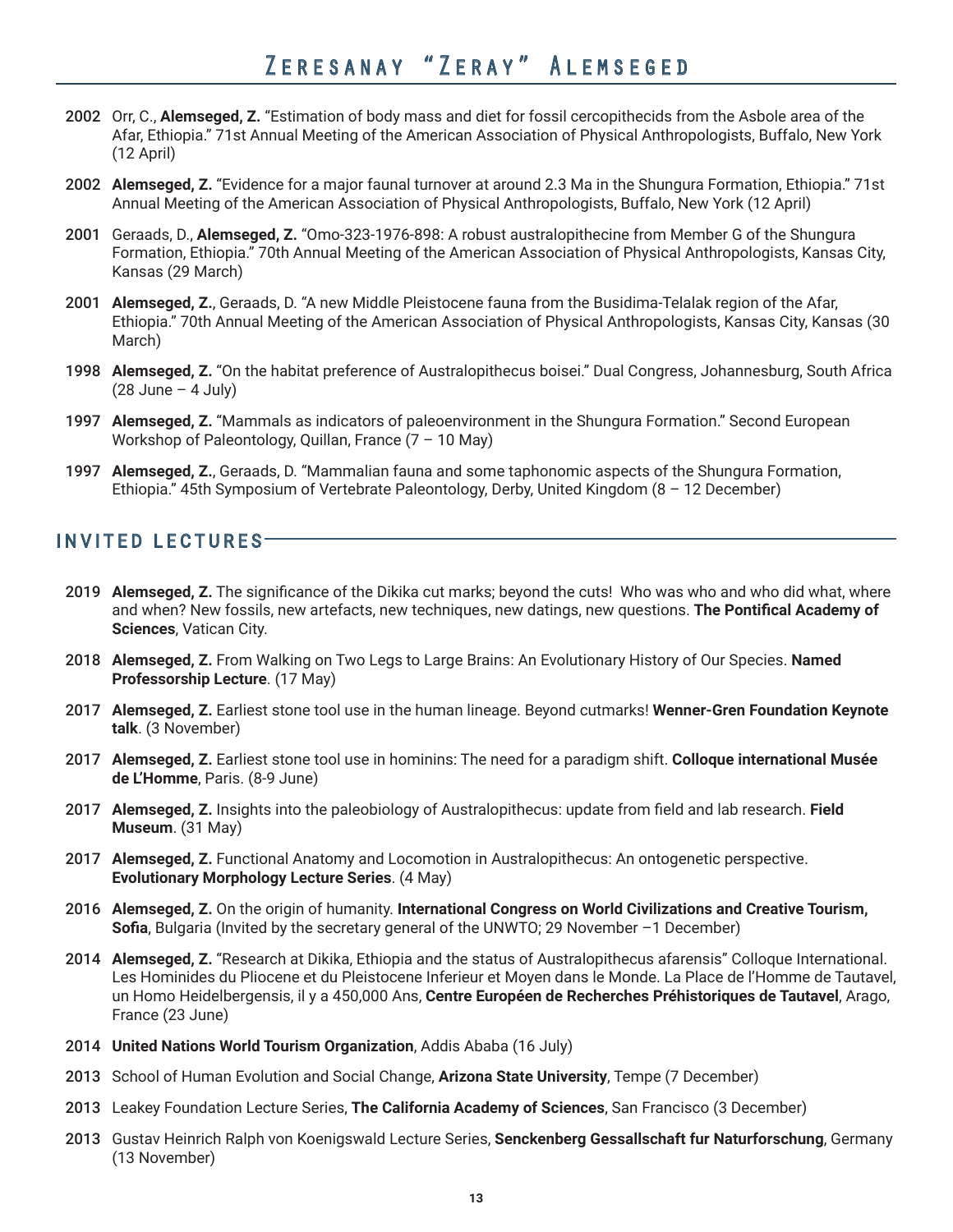- Rise of Humanity and Civilization Guest Lecture, **Stanford University**, Palo Alto, CA (3 October)
- **George Washington University** (24 September)
- **Cleveland Museum of Natural History** (19 September)
- Pritzker Lecture Series, **The California Academy of Sciences**, San Francisco (13 February)
- **Johanes Gutenberg University**, Mainz, Germany (26 June)
- School of Human Evolution and Social Change, **Arizona State University**, Tempe (26 28 April)
- **University of Chile**, Santiago (14 December)
- Fellow's Event Lecture Series, **The California Academy of Sciences**, San Francisco (11 October)
- **University of South Florida**, Tampa (8 April)
- Keynote Speaker at **ITB Berlin**, Germany (9 March)
- Pritzker Lecture Series, **The California Academy of Sciences**, San Francisco (8 March)
- **National Museum of Ethiopia**, Addis Ababa (5 October)
- Bio Forum Event on Human Evolution, **The California Academy of Sciences**, San Francisco (6 November)
- Guest of Honor at the **Agere Awards Ceremony**, Atlanta, GA (17 October)
- **The Leakey Foundation**, San Francisco, CA (15 October)
- **Addis Ababa**, Ethiopia
- **University of California**, Berkeley (12 October)
- **Mekelle University**, Ethiopia (13 April)
- **College de France**, Paris (25 March)
- Major Issues in Modern Biology lecture series, **University of California-Davis** (12 May)
- Eastwood Associates' Lecture Series, **The California Academy of Sciences**, San Francisco (14 April)
- Pritzker Lecture Series, **The California Academy of Sciences**, San Francisco (14 April)
- **The American Museum of Natural History/The Leakey Foundation**, New York, NY (1 May)
- **The Field Museum of Natural History/The Leakey Foundation**, Chicago, IL (12 April)
- **The Swedish Museum of Natural History**, Stockholm (5 March)
- **TED Global**, Arusha, Tanzania (4 June)
- **The Smithsonian Institution/The Leakey Foundation**, Washington, DC, (30 May)
- **The Science Museum of the "la Caixa" Foundation**, Barcelona, Spain (8 May)
- **Dresdner Freundeskreis Athiopien e.V.**, Dresden, Germany (21 April)
- School of Human Evolution and Social Change, **Arizona State University**, Tempe (5 April)
- Residence of the Ambassador, **US Embassy**, Addis Ababa, Ethiopia (5 February)
- **Goethe Institute and the German Embassy**, Addis Ababa, Ethiopia (24 January)
- Institute of Ethiopian Studies, **Addis Ababa University**, Ethiopia (9 January)
- Geology Department, **Addis Ababa University**